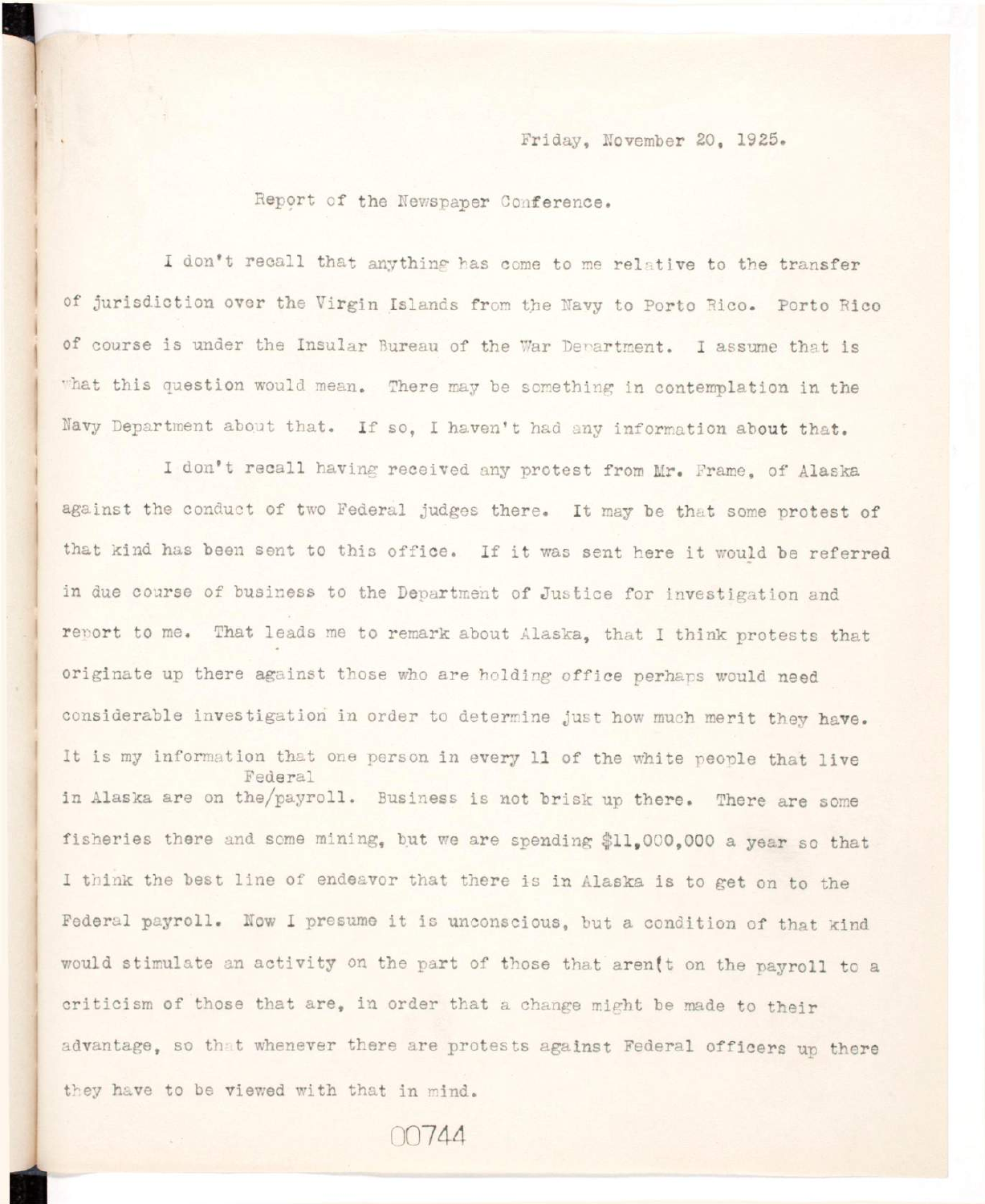**I haven\*t had any word from Major Coupal, who went to Plymouth to see <sup>i</sup> f father would lik e to come down here. He wouldn't arriv e at Ludlow unti l ahout**  2:00 o'clock. It would be nearly an hour after that before he would reach Plymouth. There isn't any very good telephone there and I don't believe he would try to telephone. So it is hardly time for him to report yet.

I have had an invitation to go to New York to attend the annual gathering of the Friendly Sons of St. Patrick. I told the gentlemen that invited me that I couldn't give them very much encouragement at this time, and that if they would communicate with me later I would give them a final decision. I would like very much to go, but I have just been up to New York. I don't want the other parts of the country to be jealous of my attention to that city. I have been there **three times since I have been President.** 

I don't have in mind any specific action in relation to giving pardons on Thanksgiving. It was my recollection that pardons were given at Christmas **rather than Thanksgiving. I may be wrong about my recollection , but I think**  it has been usual to ask the wardens of the federal prisons to recommend some **especially meritorious cases for special consideration at Christmastime. I think that refer s entirel y to Christmas rather than to Thanksgiving.** 

It is the policy of the Federal Government, so far as any information has ever come to me, to prosecute all violations of the prohibition laws or any other laws as fast as we can with the instrumentalities that we have at hand. It would be my opinion that it would be the better policy to put the greater emphasis on the sources of supply, in order that if those were remedied there

 $2.$ 

00745